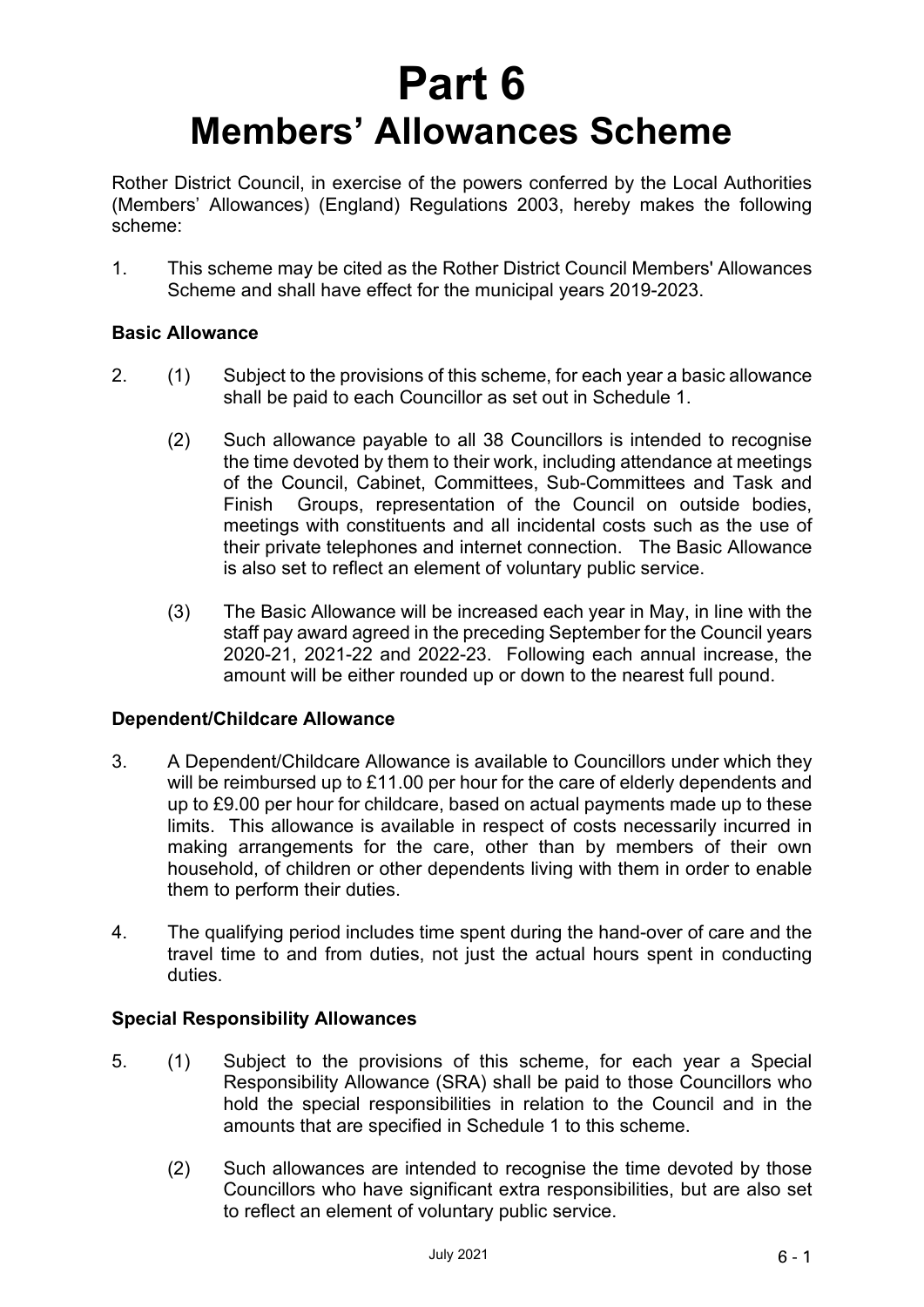- (3) No Member shall be in receipt of more than one SRA at any one time. Should a Member be conducting two roles that attract a SRA, the higher of the two SRAs will be payable.
- (4) The SRAs will be increased each year in May, in line with the staff pay award agreed in the preceding September for the Council years 2020- 21, 2021-22 and 2022-23.Following each annual increase, the amounts will be either rounded up or down to the nearest full pound.
- (5) The SRA in respect of designated Cabinet Spokespersons / Member Champions is only payable provided that the Member is not in receipt of any other SRA and there being no more than five spokespersons attracting an SRA payment at any one time.

# **Co-optees Allowances**

- 6. (1) Subject to the provisions of this scheme, a co-optees' allowance shall be paid to those persons appointed to the Council's Audit and Standards Committee who are not Members of the Council.
	- (2) Such allowances shall be paid to these persons in the amounts that are specified in Schedule 2 to this scheme.
	- (3) Such allowances are intended to recognise the time devoted by such persons but are also set to reflect an element of voluntary public service.

# **Renunciation**

7. A Councillor or other recipient of an allowance may elect to forego any part of his or her entitlement to an allowance under this scheme by giving notice to the Assistant Director Resources.

# **Part-year Entitlement**

- 8. (1) If an amendment to this scheme is made which affects payment of a basic allowance, a SRA or a co-optees' allowance in the year in which the payment is made, then in relation to each of the periods:
	- (a) beginning with the year and ending with the day before that on which the first amendment in that year takes effect, or
	- (b) beginning with the day on which an amendment takes effect and ending with the day before that on which the next amendment takes effect, or (if none) with the year.

the entitlement to such an allowance shall be the amount of the allowance under this scheme as it has effect during the relevant period as bears to the whole the same proportion as the number of the days in the period bears to the number of days in the year.

(2) Where the term of office of a Councillor or other Member begins or ends otherwise than at the beginning or end of a year, the entitlement of that Councillor or other Member to a basic and/or SRA or co-optees' allowance shall be such part of the said allowance as bears to the whole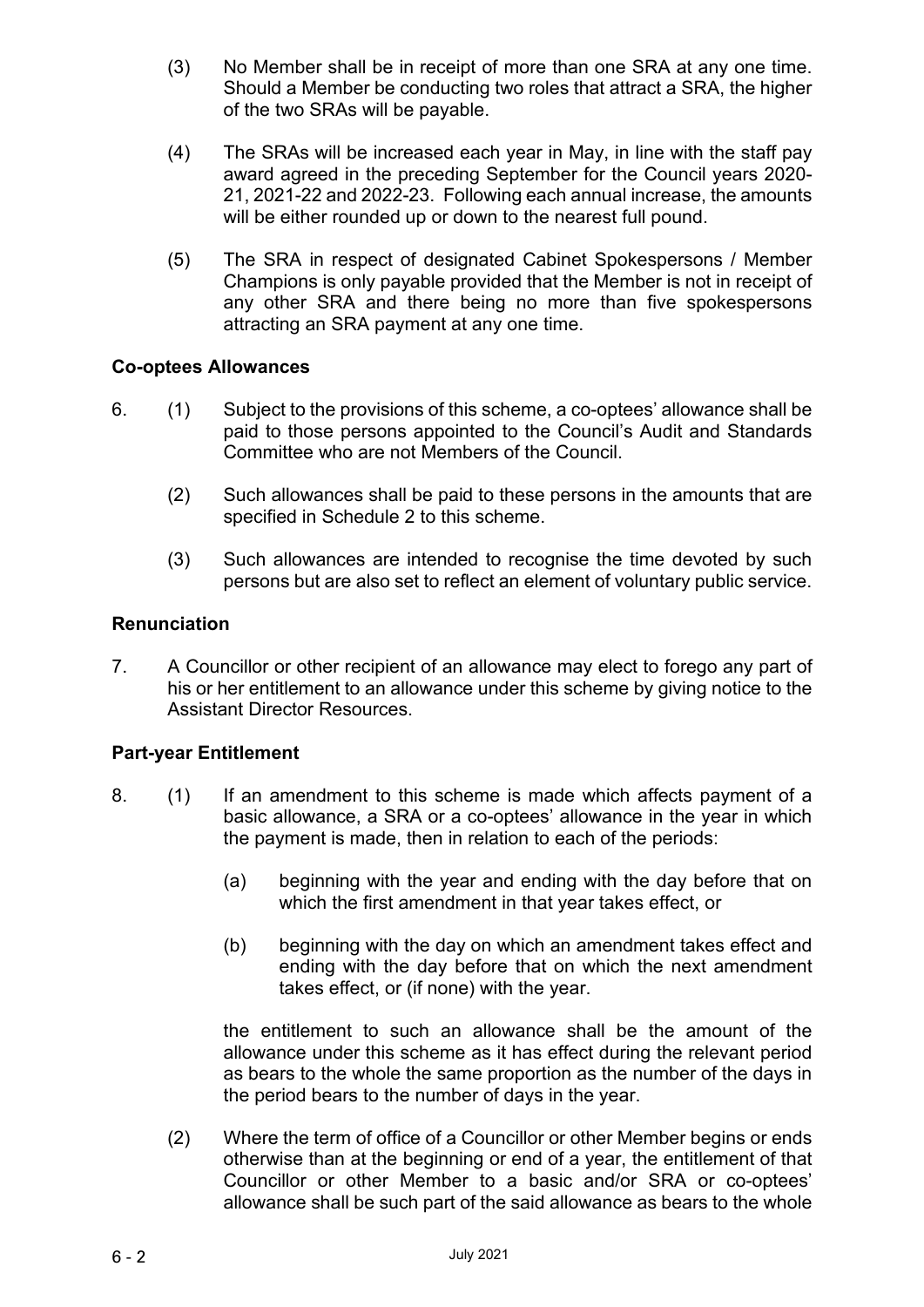the same proportion as the number of days during which his or her term of office subsists bears to the number of days in that year.

(3) Where this scheme is amended as herein mentioned and the term of office of a Councillor does not subsist throughout the said period the entitlement of any such Councillor or other Member to a basic and/or SRA or co-optees' allowance shall be to the payment of such part of the said allowance referable to each such period (ascertained in accordance with that sub-paragraph) as bears to the whole the same proportion as the number of days during which his or her term of office as a Councillor or other Members subsists in that period bears to the number of days in that period.

# **Travelling and Subsistence Allowances**

9. Councillors or other Members are entitled to receive travelling and subsistence allowances at the rates specified in Schedule 3 to this scheme where they necessarily incur expenditure for the purpose of enabling them to perform an approved duty.

An approved duty comprises attendance at:

- (a) for the purpose of paying travelling and subsistence allowances:
- i) the bodies set out within Schedule 4 to this scheme by the Member or Members specifically appointed thereto as the Council's representative.
- ii) formal site inspections by Members of the Planning Committee (and by Members of other Committees in the case of joint inspections) provided these have been resolved by the Planning Committee or any other Committee as a necessary incidence of consideration of a planning application.
- (b) for the purpose of paying travelling allowance only:
- i) the Cabinet or any Council Committee, Sub-Committee, Task and Finish Group etc., (whether or not specifically appointed thereto) by any Member.
- ii) any other meetings or visits within the Rother District by any Member provided that it is considered by the Member to be necessary in the furtherance of their duties as a Councillor and subject to any claims in connection therewith being countersigned by the appropriate Group Leader before submission to the Council for payment. In the case of claims by Group Leaders, countersignature will be required from an Executive Director.
- iii) any other meetings or visits outside of the Rother District by any Member provided that it is considered by the Member to be necessary in the furtherance of their duties as a Councillor and subject to the prior approval of the Leader of the Council and any claims in connection therewith being countersigned by the Leader of the Council before submission to the Council for payment. In the case of visits by the Leader the prior approval and subsequent countersignature of an Executive Director will be required.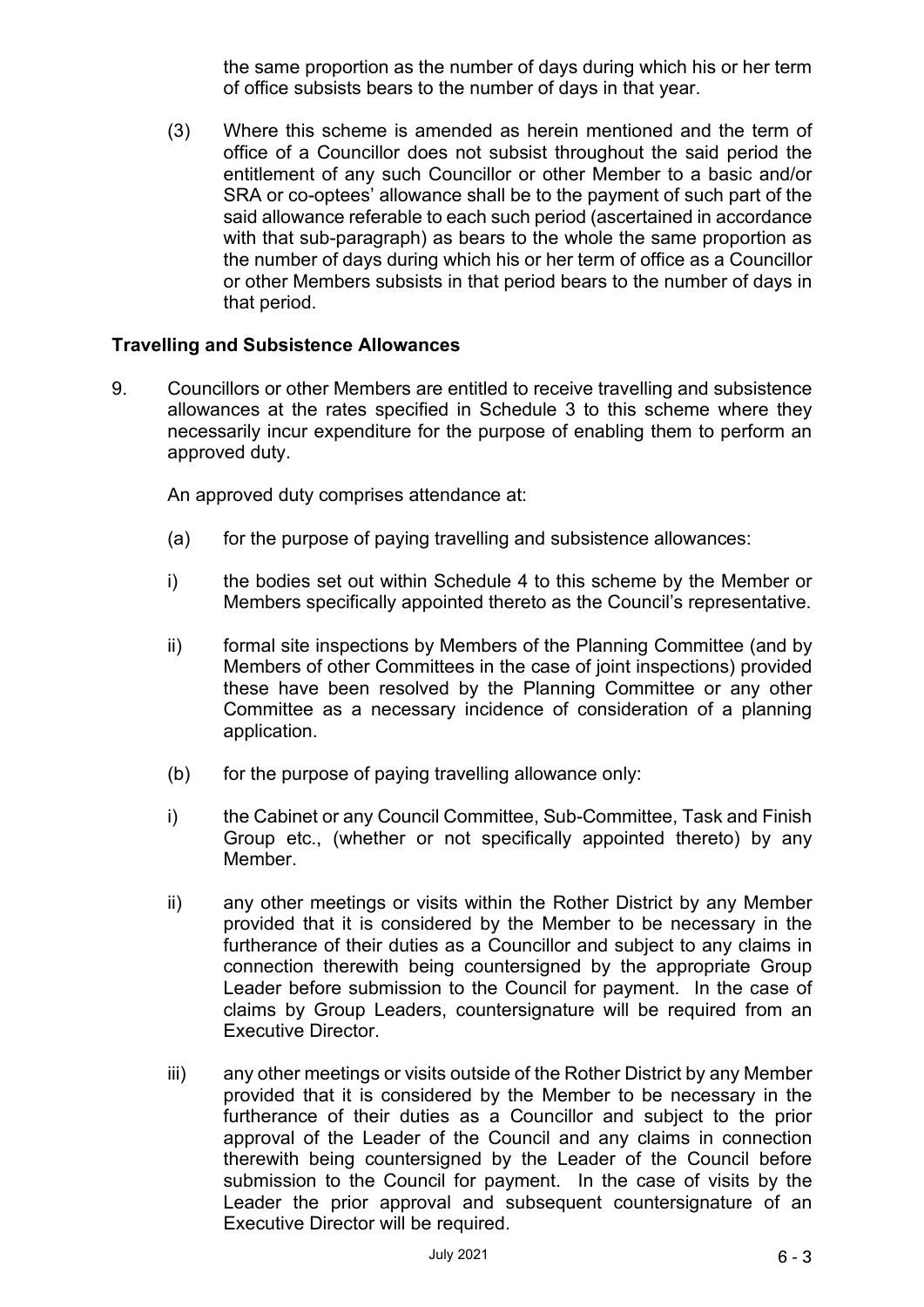# **Repayment of Allowances Paid**

- 10. Where an Allowance has already been made in respect of any period during which the Councillor concerned
	- (a) ceases to be a Councillor; or<br>(b) is in any other way not entitled
	- is in any other way not entitled to receive an Allowance in respect of that period

the Councillor shall repay to the Council such part of the Allowance as relates to any such period.

# **Claims and Payments**

11. Payments shall be made in respect of basic, special responsibility and cooptees' allowances monthly on or about the  $20<sup>th</sup>$  day of each month and in respect of other allowances (i.e. travel and subsistence), on or about the 20<sup>th</sup> day of each month in respect of claim forms received by the Assistant Director Resources by no later than the fifth day of each month.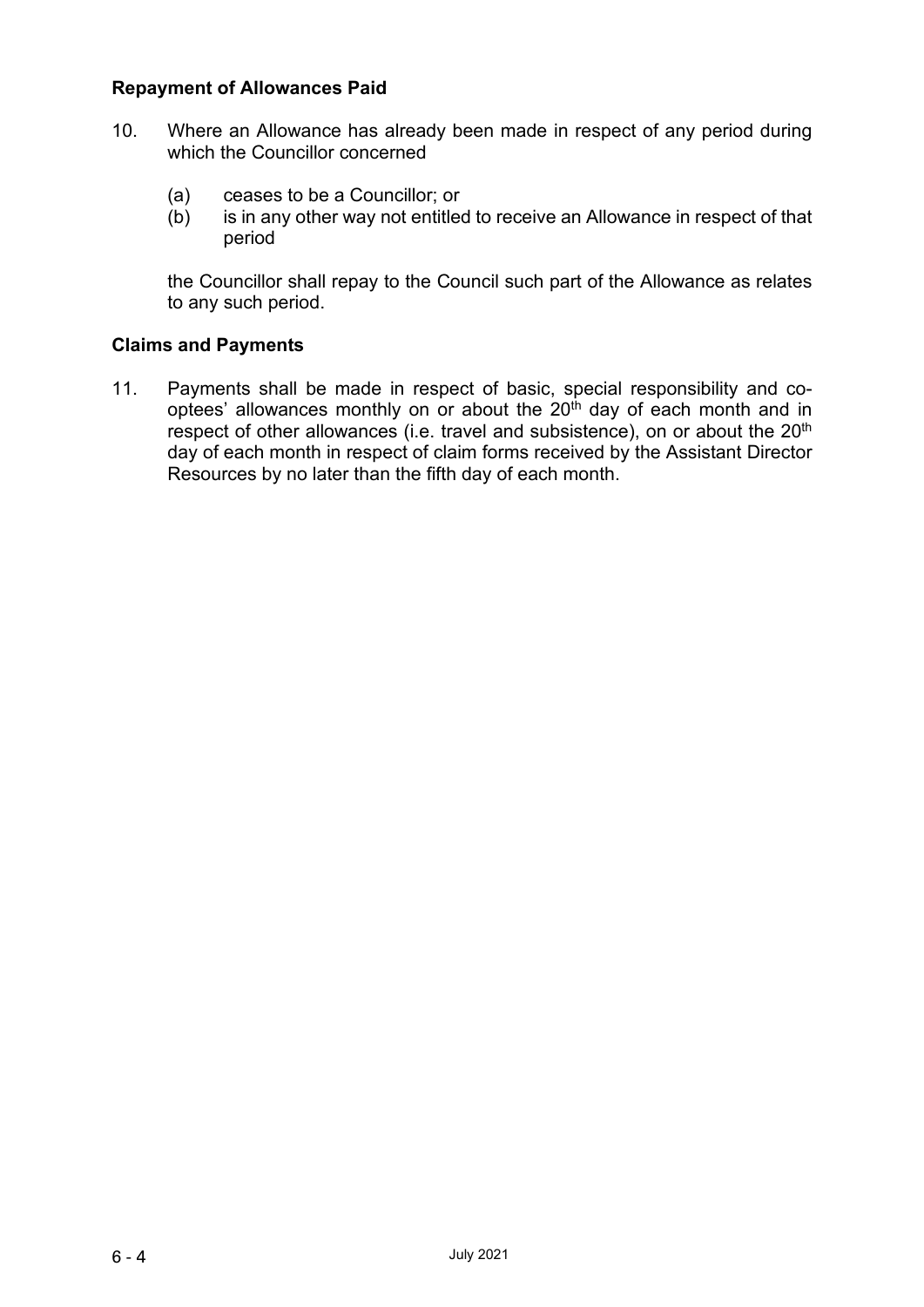# **SCHEDULE 1**

#### **BASIC ALLOWANCE**

#### 1. **Basic Allowance:**

|  |  | $E$ (per annum) |  |
|--|--|-----------------|--|
|--|--|-----------------|--|

| 2019-20 | 4,475.00 |
|---------|----------|
| 2020-21 | 4,565.00 |
| 2021-22 | 4,656.00 |

#### **SPECIAL RESPONSIBILITY ALLOWANCES**

2. The following are specified as the special responsibilities in respect of which special responsibility allowances are payable, and the amounts of those allowances:

**Leader of the Council (1)** (including leadership of majority Political Group and membership of Cabinet)

|  | £ (per annum) |  |  |
|--|---------------|--|--|
|--|---------------|--|--|

| 2019-20 | 13,071.00 |
|---------|-----------|
| 2020-21 | 13,332.00 |
| 2021-22 | 13,599.00 |

**Deputy Leader of the Council (1)** (including membership of Cabinet)

|         | £ (per annum) |
|---------|---------------|
| 2019-20 | 3,685.00      |
| 2020-21 | 3,759.00      |
| 2021-22 | 3,834.00      |

**Other Cabinet Members (8), Chairman of Planning Committee (1), Chairman of the Overview and Scrutiny Committee (1)**

|         | $f$ (per annum) |
|---------|-----------------|
| 2019-20 | 2,843.00        |
| 2020-21 | 2,900.00        |
| 2021-22 | 2,958.00        |

**Chairman of Audit and Standards Committee (1) and Chairman of Licensing & General Purposes Committee (1)**

|         | $f$ (per annum) |
|---------|-----------------|
| 2019-20 | 2,080.00        |
| 2020-21 | 2,122.00        |
| 2021-22 | 2,164.00        |

#### **Other Political Group Leaders**

#### **£ (per annum)**

| 2019-20 | $445.00 + 77.00$ per Member |
|---------|-----------------------------|
| 2020-21 | $454.00 + 79.00$ per Member |
| 2021-22 | $463.00 + 81.00$ per Member |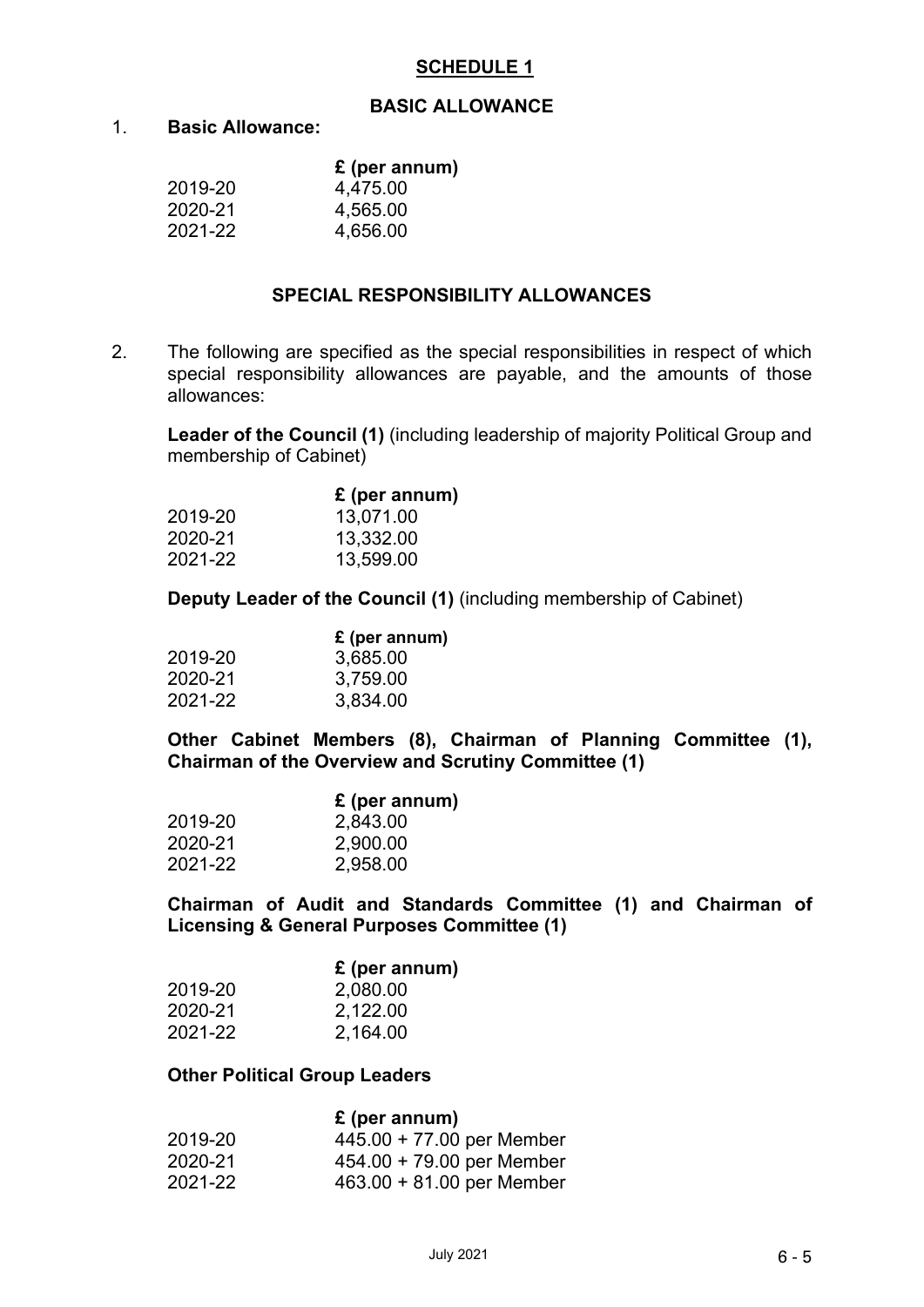# **Designated Cabinet Spokespersons / Member Champions (Max 5)**

|         | $E$ (per annum) |  |
|---------|-----------------|--|
| 2020-21 | 568.00          |  |
| 2021-22 | 579.00          |  |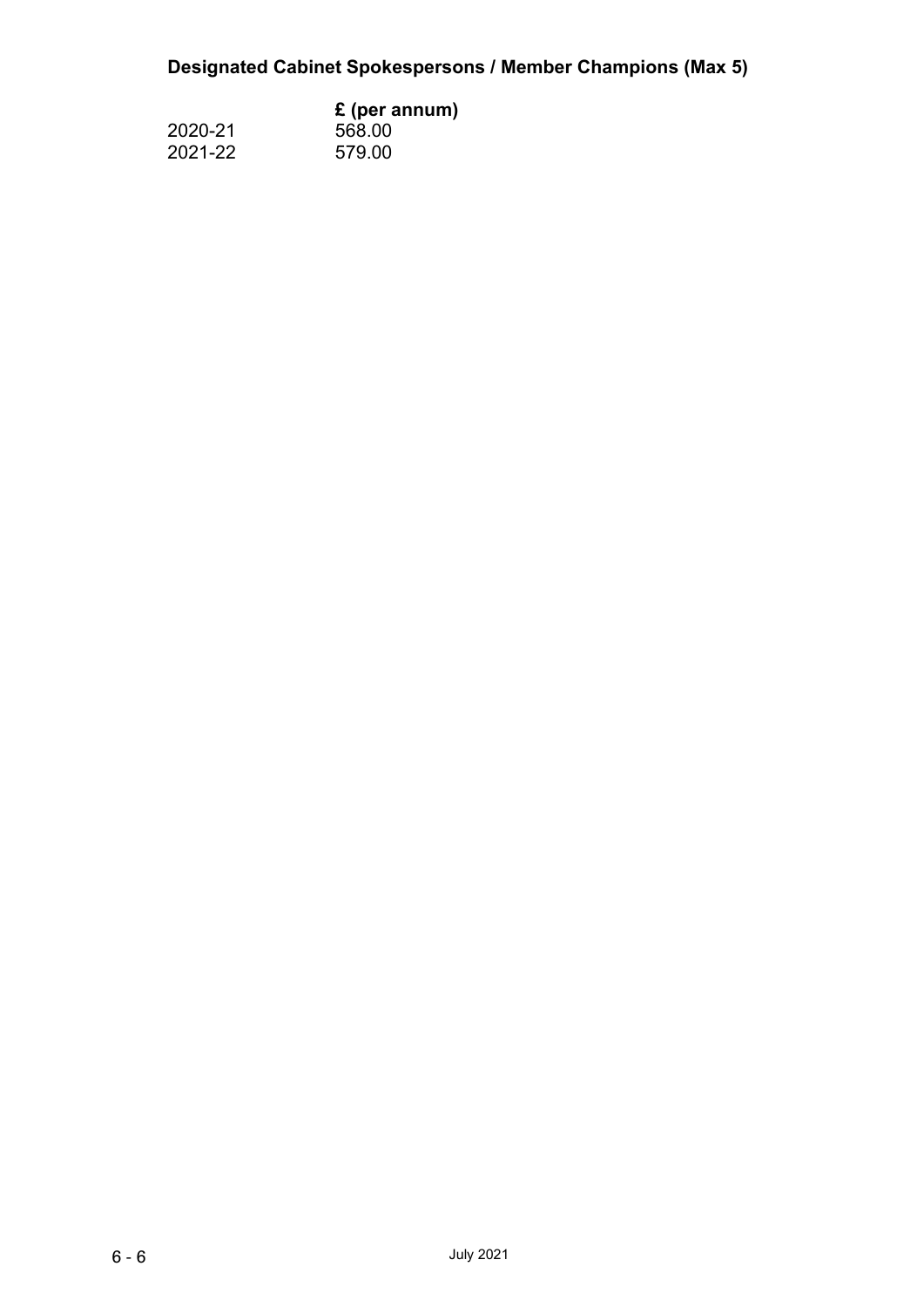# **SCHEDULE 2**

# **CO-OPTEES' ALLOWANCES 2019-23**

# **Other (non-District Councillor) Standards Committee Members (4)**

3 Independent Persons = £361.00 per annum

2 Parish and Town Council Representatives = £204.00 per annum

# **SCHEDULE 3**

# **TRAVELLING ALLOWANCES**

Cars 45p/mile (plus an additional 5p/mile per passenger carried)\*

Motorcycles 24p/mile

Cycles 20p/mile

Use of public transport will be paid at the second class rail fare and / or bus.

\* Travelling Allowances for both the approved mileage and passenger mileage rates will be fixed in line with HM Revenue & Customs 'Approved Mileage Allowance Payments' from 2019-2023

#### **SUBSISTENCE ALLOWANCES 2019-23**

| <b>Breakfast</b> | £5.50  |
|------------------|--------|
| Lunch            | £7.70  |
| Теа              | £3.30  |
| Dinner           | £11.00 |